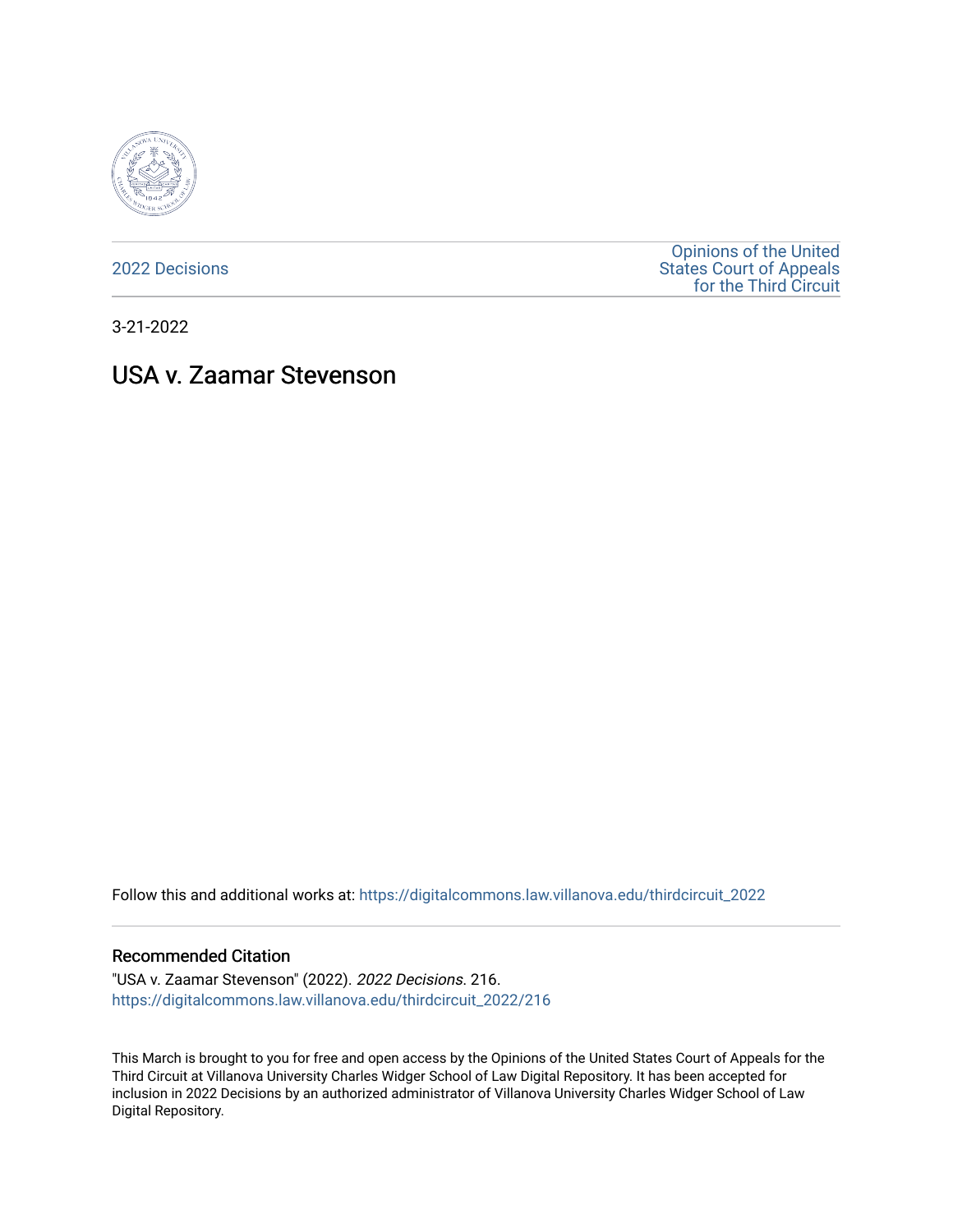## **NOT PRECEDENTIAL**

## UNITED STATES COURT OF APPEALS FOR THE THIRD CIRCUIT

No. 21-1225 \_\_\_\_\_\_\_\_\_\_\_\_\_\_\_\_

\_\_\_\_\_\_\_\_\_\_\_\_\_\_\_\_

### UNITED STATES OF AMERICA

v.

ZAAMAR STEVENSON Appellant

\_\_\_\_\_\_\_\_\_\_\_\_\_

On Appeal from the United States District Court for the Western District of Pennsylvania (D.C. Criminal No. 2:16-cr-00189) District Judge: Honorable Nora Barry Fischer

Submitted Pursuant to Third Circuit L.A.R. 34.1 on January 28, 2022

\_\_\_\_\_\_\_\_\_\_\_\_\_\_\_\_

Before: CHAGARES, *Chief Judge*, MCKEE and MATEY, *Circuit Judges*

(Filed: March 21, 2022) \_\_\_\_\_\_\_\_\_\_\_\_\_\_\_\_

OPINION\* \_\_\_\_\_\_\_\_\_\_\_\_\_\_\_\_

<sup>\*</sup> This disposition is not an opinion of the full Court and pursuant to I.O.P. 5.7 does not constitute binding precedent.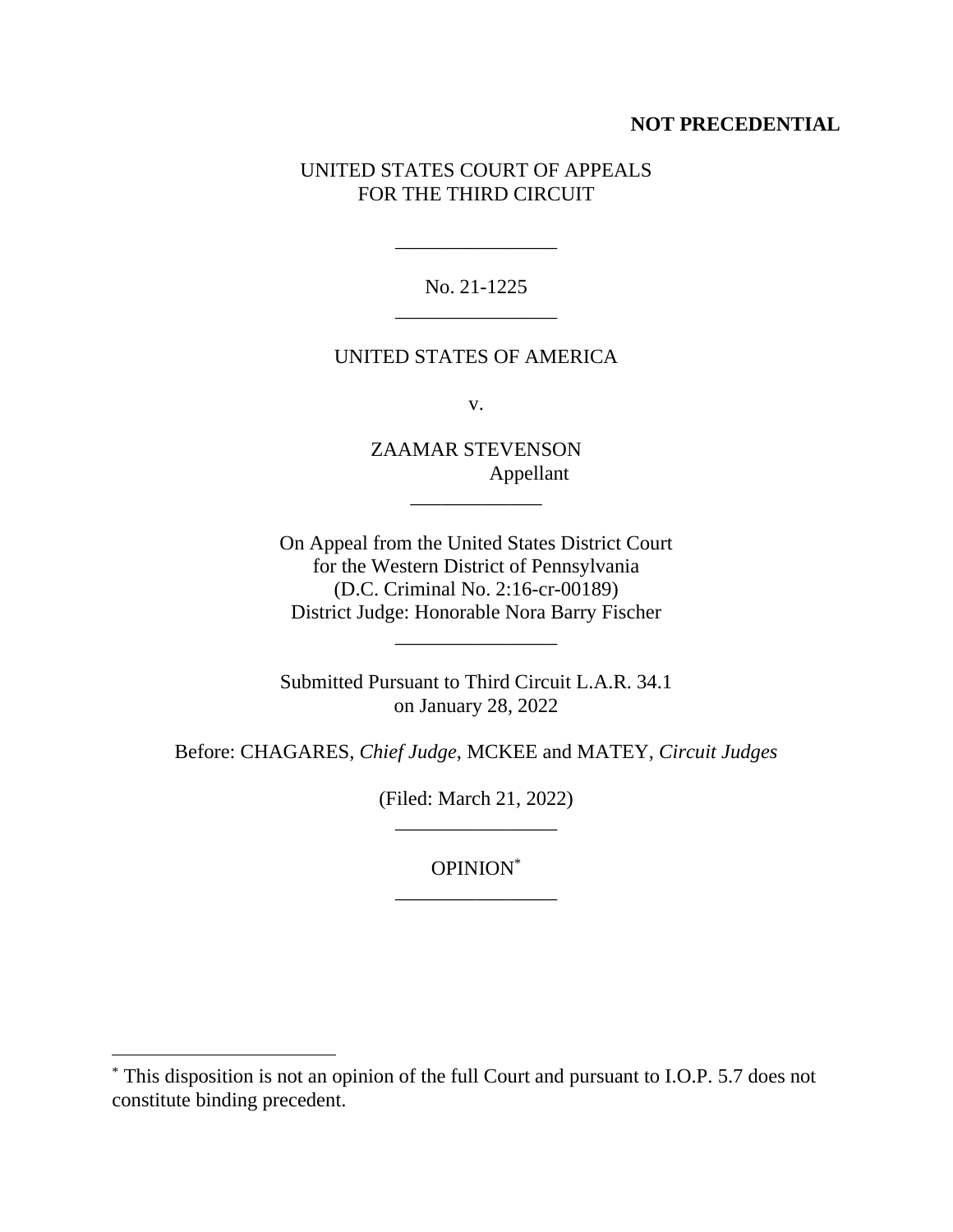#### **MATEY**, *Circuit Judge*

Appellant Zaamar Stevenson appeals the District Court's denial of his motion for a reduction in sentence under 18 U.S.C.  $\S$  3582(c)(1)(A). Finding no error, we will affirm.

#### **I.**

Stevenson was sentenced to 120 months' imprisonment for drug distribution in September 2020. (App. at 3.) As the District Court explained, the "sentence reflected a significant variance below the advisory guideline range of 292 to 365 months," in light of Stevenson's "physical ailments, including asthma and hypertension, his post-offence rehabilitation efforts, as well as the impact that the COVID-19 pandemic had on incarcerated individuals." (App. at 3–4.)

Less than two months after his sentencing hearing, Stevenson filed a motion for compassionate release under §  $3582(c)(1)(A)$ . (App. at 4.) The District Court denied the motion, explaining that "all of the mitigation evidence raised in Defendant's motion was adequately accounted for at his sentencing a few months ago." (App. at 9.) This appeal timely followed and we will affirm.<sup>1</sup>

### **II.**

The First Step Act permits granting a motion for compassionate release where "the sentence reduction is (1) warranted by 'extraordinary and compelling reasons'; (2) 'consistent with applicable policy statements issued by the Sentencing Commission';

<sup>&</sup>lt;sup>1</sup> The District Court had jurisdiction under 18 U.S.C. § 3231, and we have jurisdiction under 28 U.S.C. § 1291. As we have explained, compassionate release "is a purely discretionary decision" and we review the District Court's decision for abuse of discretion. *United States v. Andrews*, 12 F.4th 255, 259 (3d Cir. 2021).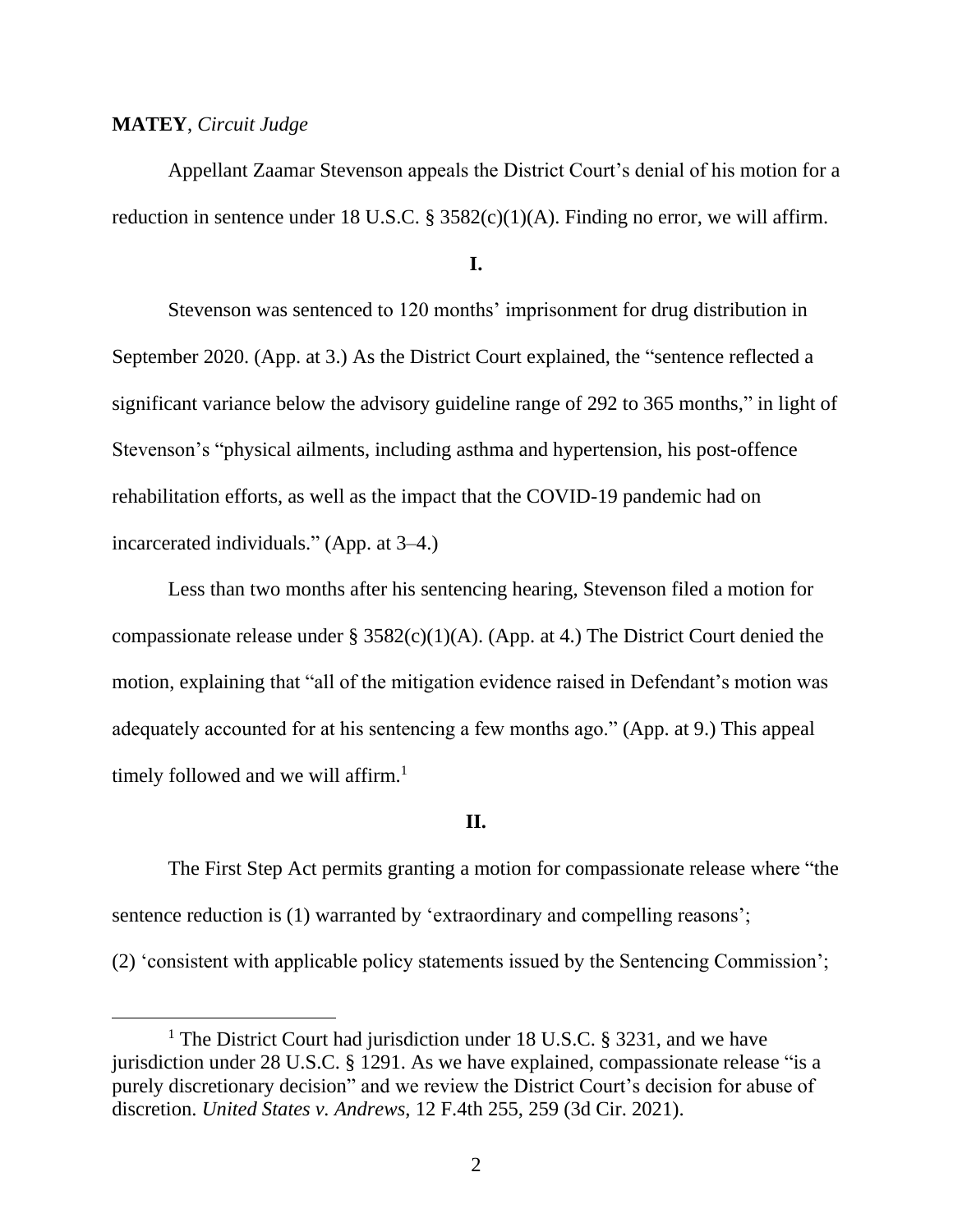and (3) supported by the traditional sentencing factors under 18 U.S.C. § 3553(a), to the extent they are applicable." *United States v. Andrews*, 12 F.4th 255, 258 (3d Cir. 2020) (citing § 3582(c)(1)(A)). Stevenson has not satisfied these requirements.<sup>2</sup>

Stevenson first argues his health conditions (including asthma, hypertension, and obesity) place him at increased risk for COVID-19 complications. But as the District Court explained, Stevenson's health is "generally normal." (App. at 6.) "Moreover, neither [Appellant]'s asthma nor his hypertension is listed by the CDC as presenting a severe risk of complications from COVID-19." (App. at 6.) Nor has Stevenson shown he is receiving inadequate care. (App. at 6.) Because "the mere existence of COVID-19 in society and the possibility that it may spread to a particular prison alone cannot independently justify compassionate release," the District Court did not abuse its discretion. *United States v. Raia*, 954 F.3d 594, 597 (3d Cir. 2020).

Stevenson also argues the District Court erred in considering as binding the policy statements of the Sentencing Commission. After the District Court's decision in this case, we held in *Andrews* that the policy statement interpreting "extraordinary and compelling reasons" does not apply to inmate-initiated motions for compassionate release and therefore does not bind the District Court on such motions. 12 F.4th at 259 & n.4. But

 $2$  On appeal, the Government now argues Stevenson has not exhausted his administrative remedies with the Bureau of Prisons as required by  $\S 3582(c)(1)(A)$ . The Government notes that Stevenson's only request occurred before sentencing, making the request premature. That is likely correct, as the Bureau cannot consider a request to reduce a sentence that has not been entered. But the Government did not raise this issue in the District Court and, in any event, Stevenson fails to establish extraordinary and compelling reasons for a reduction in sentence.